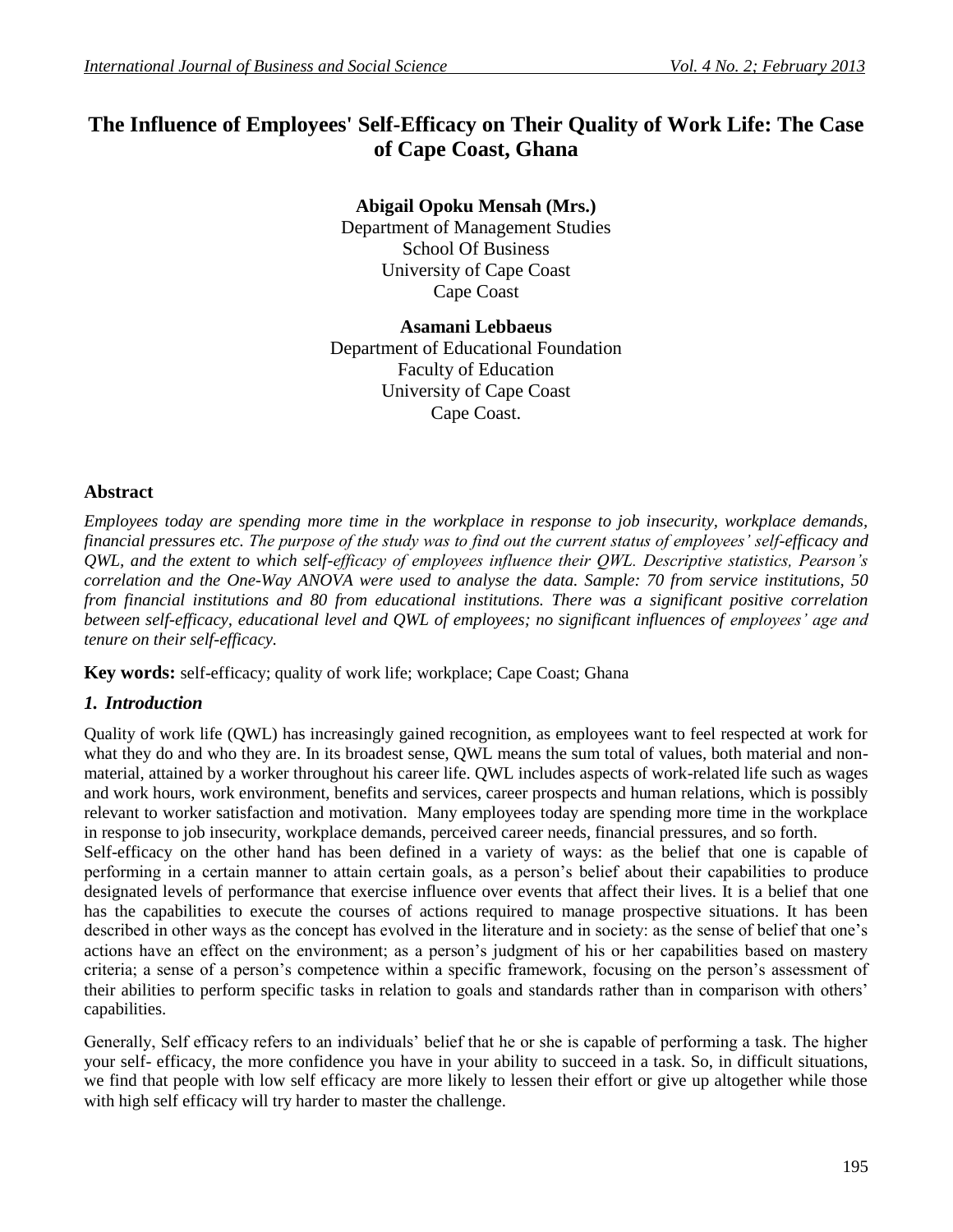#### **1.1 Statement of the Problem**

Employees today spend a lot of time at the workplace and are expected to discharge their assigned duties efficiently. However, many employees resist work because they do not believe they have the ability to perform their duties successfully. The study therefore seeks to research into how peoples' self-efficacy relates to their quality of work life. Bandura (1977) and others have found that, an individual's self-efficacy plays a major role in how goals, tasks, and challenges are approached.

A few direct attempts to measure the relationship between personal factors and QWL have been reported. Crosscultural studies of QWL suggest that cultural values can contribute to explanations of variations in job satisfaction, organizational commitment and QWL, both within and between cultures (Moorman &, Blakely1995). In view of that, it is essential to find out what the situation is in Ghana since the cultural values of Ghana are different from that of the countries that most of these studies were conducted, and also this construct has been side- stepped (not studied) in Ghana. More importantly, a majority of the existing works on the determinants of QWL have been conducted in the United States or Western Europe. The present study contributes to the literature by exploring the effects of self efficacy of employees in Cape Coast, Ghana on their QWL across Blue and white-collar jobs in various private and public organizations.

#### **1.2 Significance of the Study**

For many years, much research have been done looking at some psychological traits such as self-esteem, selfconcept, self actualization etc, Self-efficacy and Quality of Work life remain relatively unexplored and unexplained. This state of affairs does not augur well for organizational growth. The study will therefore be significant in helping organizations to take measures in influencing employees' self-efficacy. Also it will provide a guide for other employees to know more about self-efficacy and how it can positively or negatively affect their QWL. Furthermore, it will serve as a reference material for other researchers who would like to research into similar areas.

#### **1.3 Objectives of the Study**

The general objective of this study was to determine the effect of personal factors (self efficacy) of employees on organizational outcomes.

#### **The specific objectives**

- 1. Assess the extent of self-efficacy and QWL among employees in the Cape Coast metropolis
- 2. Determine the extent to which employees' self-efficacy affects their QWL.
- 3. To find out how certain demographic factors of employees affect their self-efficacy and QWL
- 4. Make recommendations to organizations to recognize the effect of employee's self-efficacy on their QWL.

#### **Research Questions**

- 1. To what extent does self-efficacy relate to the QWL of employees in the Cape Coast metropolis?
- 2. What is the current status of employees' self-efficacy and QWL among employees in Cape Coast?
- 3. How do employees' age and tenure affect their self-efficacy?
- 4. How does the educational level of employees' affect their QWL?

#### **1.4 Definition of Terms**

*Quality of Work Life (QWL)* includes aspects of work-related life such as wages and hours, work environment, benefits and services, career prospects and human relations, which is possibly relevant to worker satisfaction and motivation.

*Self-efficacy* reflects the conviction of a person that he/she can execute behaviours relevant to their own work.

# *2. Literature Review*

Individual employees in their varied organizations are entrusted to exhibit some work related behaviours in order to execute well their various tasks assigned to them by management. It is therefore consequential for management to know that an individual's sense of efficacy has an impact on his job performance thereby having an effect on his quality of work life.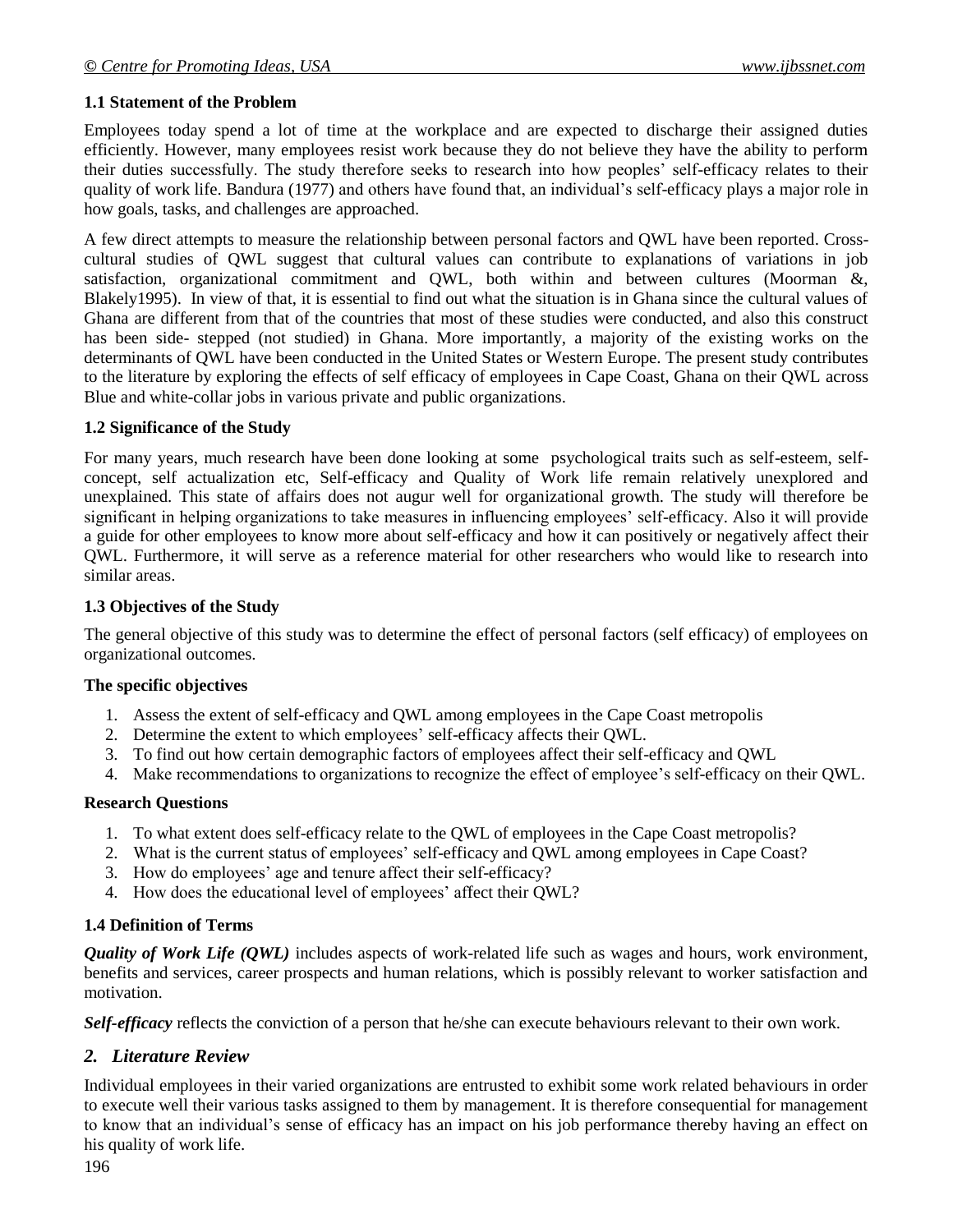Self efficacy is the belief in ones capabilities to organize and execute the courses of action required to produce given attainments'' (Bandura, 1997, p.2) and to mobilize the motivation, cognitive resources, and courses of action needed to exercise control over events (Wood and Bandura, 1989, p.364). Such beliefs affects workers goal choice and goal difficulty, have an influence on effort, preservation and resilience in the face of difficulty (Bandura, 1997, 2001; Locke, 1967). Self-efficacy is associated with various favourable consequences, particularly on physical and mental health, and congruent with the emphasis of mastery, self-reliance, and achievement in Western cultures (Gecas, 1989).

Bandura (1977) explained the concept of self-efficacy, as the belief in one's ability to successfully perform a task. People's perceptions of their capabilities for performance, or self-efficacy perceptions, are cognitive mechanism underlying behavioural change. People develop perceptions about their abilities, and these perceptions dictate how they will behave in future. Since self-efficacy is a state of one's perception, there is no doubt about the link or connection between self-efficacy and quality of work life.

According to Nadler and Lawler III (1983), QWL refers to an individual's perception of, and attitudes towards, his or her work and the total working environment. In simple words, QWL can be defined as an individual's evaluative reactions to, and satisfaction with, his/her work and the total working environment. Vagharseyyedin, et al.,(2011) explained that most researchers (Argentero et al., (2007); Bediako, (2002); Brooks & Anderson, (2004); rooks et al., (2007); Gifford et al., 2002; Gurses, Carayon, & Wall, 2009; and Khodayarian et al., (2008)) described QWL as a subjective phenomenon that is influenced by personal feeling and perceptions. This supports the definition given by Nadler and Lawler III (1983), and to a large extent the influence of self-efficacy on QWL. An individual who is highly satisfied with his/her work is undoubtedly experiencing higher quality of work life. Naturally, there are rising concerns for employees to have a higher self-efficacy in order to perform challenging tasks which will invariably have a positive effect on their job satisfaction, and consequently the quality of their working life. A lot of empirical literature has been produced following the initial hypothesis developed by Bandura (1977a) that self-efficacy affects choice of activities, effort, persistence, and achievement. Since then self-efficacy theory has gained much recognition both empirically and theoretically over the years.

The establishment of strong theoretical support for the relationship between self-efficacy and psychological wellbeing, has a lot of practical implications, including quality of work life (Amtmann, et al.,2012). In a similar direction, Prilleltensky and Prilleltensky (2007) indicated that self-efficacy beliefs as well as family or other roles can interact and contribute to personal growth and quality of life in very positive ways, including quality of working life.

Amtmann, et al. (2012) noted that Self-efficacy beliefs influence the course of action an individual chooses. They added that, one's belief in one's ability to succeed influences his or her level of motivation, the amount of effort expended, the degree of stress experienced, and the extent to which one perseveres in the midst of difficulties and uncertainties. Compared with persons who doubt their capabilities, those with high self-efficacy for accomplishing a task readily participate, work harder, persist longer when they encounter difficulties, and achieve at a higher level (Schun, 1995). He added that people go about their daily activities with varying levels of selfefficacy derived from previous performance, prior experience, personal qualities, and social support. People acquire information about how well they are performing on a job, which influences their self-efficacy for continued learning and performance.

In another study, Bandura (1997), Cervone and Scott, (1995), concluded that people with a robust perception of their efficacy foresee positive futures, experience fewer distressing emotions and are better able to organize the complex cognitive skills required to cope with demanding environment. Bandura et al, (2001) employed Bandura's (1997) initial hypothesis to find out how perceived self-efficacy for academic achievement influences children's belief in their capabilities to master different areas of academic work. They concluded that the higher the individuals perceived efficacy to fulfil educational requirements and occupational roles, the better they prepare themselves educationally for their career, and the greater they engage themselves at work.

Carroll, et al., (2009) indicates that students who develop strong academic self-efficacy beliefs are better able to manage their learning and to resist the temptations and social pressures to engage in behaviours, such as delinquency, that can undermine their academic achievements.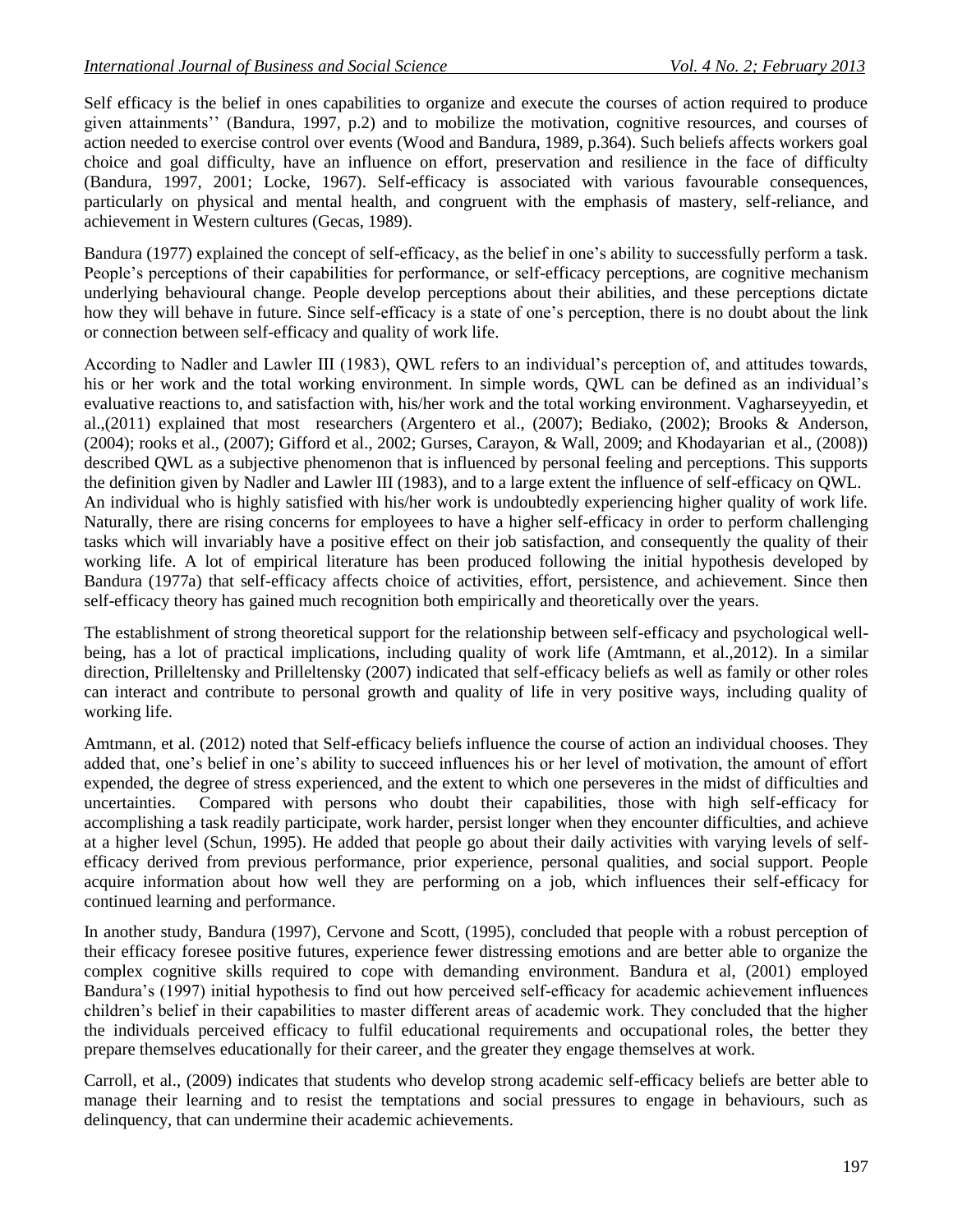As a result, such students are more likely to successfully complete their education and be better equipped for a range of occupational options in today's competitive society, and consequently are likely to experience quality working life (Bandura, Barbaranelli, Caprara, & Pastorelli, 2001).

Vinokur & Schul, (2002) also stated that people with greater self-efficacy are more likely to overcome unemployment. It follows that persons with high self-efficacy deal more effectively with difficulties such as unemployment and are more likely to attain valued outcomes through persistence, and thus derive intrinsic satisfaction from their jobs (Yakin & Erdil, 2012). Luthans et al. (2006) added that people with higher general self-efficacy are more likely to be satisfied with their jobs.

Self efficacy thoery spans across all spheres of life, with a positive results generated from other related studies. In a longitudinal study by Pinquart, et al., (2003), they explored whether academic self-efficacy beliefs and grades in school at the ages of 12–15 would be associated with unemployment and job satisfaction at the age of 21, and found that individuals with high self-efficacy beliefs and better grades were less likely to become unemployed and more likely to be satisfied with their jobs.

An empirical investigation carried out by Luthans & Peterson,(2002) reveals that manager's self-efficacy was a partial mediator between employee's degree of work engagement and manager's effectiveness. In effect, this study suggests that both employee engagement and manager's self-efficacy are important antecedents, which together better predict a positive relationship with manager's effectiveness than individual factor.

In a related study, Yakin & Erdil, (2012) investigated the relationships between self-efficacy, work-engagement and job satisfaction among a sample of certified public accountants. Based on social cognitive theory and work engagement events and using regression modelling, their results indicated that both self-efficacy and work engagement affect job satisfaction. Job satisfaction of certified public accountantswas directly predicted by selfefficacy and work engagement.

Self-efficacious individuals hold stronger beliefs in their ability to successfully perform task in all situations, set more challenging goals for themselves, invest more, persist longer and are better in dealing with failing experiences than persons low in self-efficacy (Heuven et al., 2006). Highly efficacious individuals are expected to make better use of and generate resources in their work environment to deal with demanding tasks in all given situations. This eliminates the possibility of stress at work and makes working life better. In effect, findings of all these studies support the suggestion that beliefs regarding one's capabilities influence work related attitude and motivation, which in turn affects job satisfaction and quality of work life.

# *3. Methodology*

# **3.1 Research Design**

The research design used for the study was a descriptive survey. This design enabled the researcher to collect data from a large geographical area.

#### **3.2 Population**

The target population for the study was made up of employees in all service, financial and tertiary educational institutions in the Cape Coast Metropolis. There were fifteen (15) financial institutions, seven insurance organizations and two tertiary institutions in the Cape Coast metropolis. The list of these organisations was obtained from the Cape Coast Municipal Assembly.

#### **3.3 Sample and Sampling Procedure**

Seven organizations were selected for the study, of which three (3) were financial institutions, three (3) service organisation and one (1) tertiary institution. These organizations were randomly sampled. Different organizations were used in the study to ensure external validity of findings. The sample size was determined by using Saunders, Lewis and Thornhill's (2007) sample size determination table.

Out of the two-hundred (200) employees, seventy (70) were from the service institutions, fifty (50) were from the financial institutions. Employees from educational institutions were eighty (80).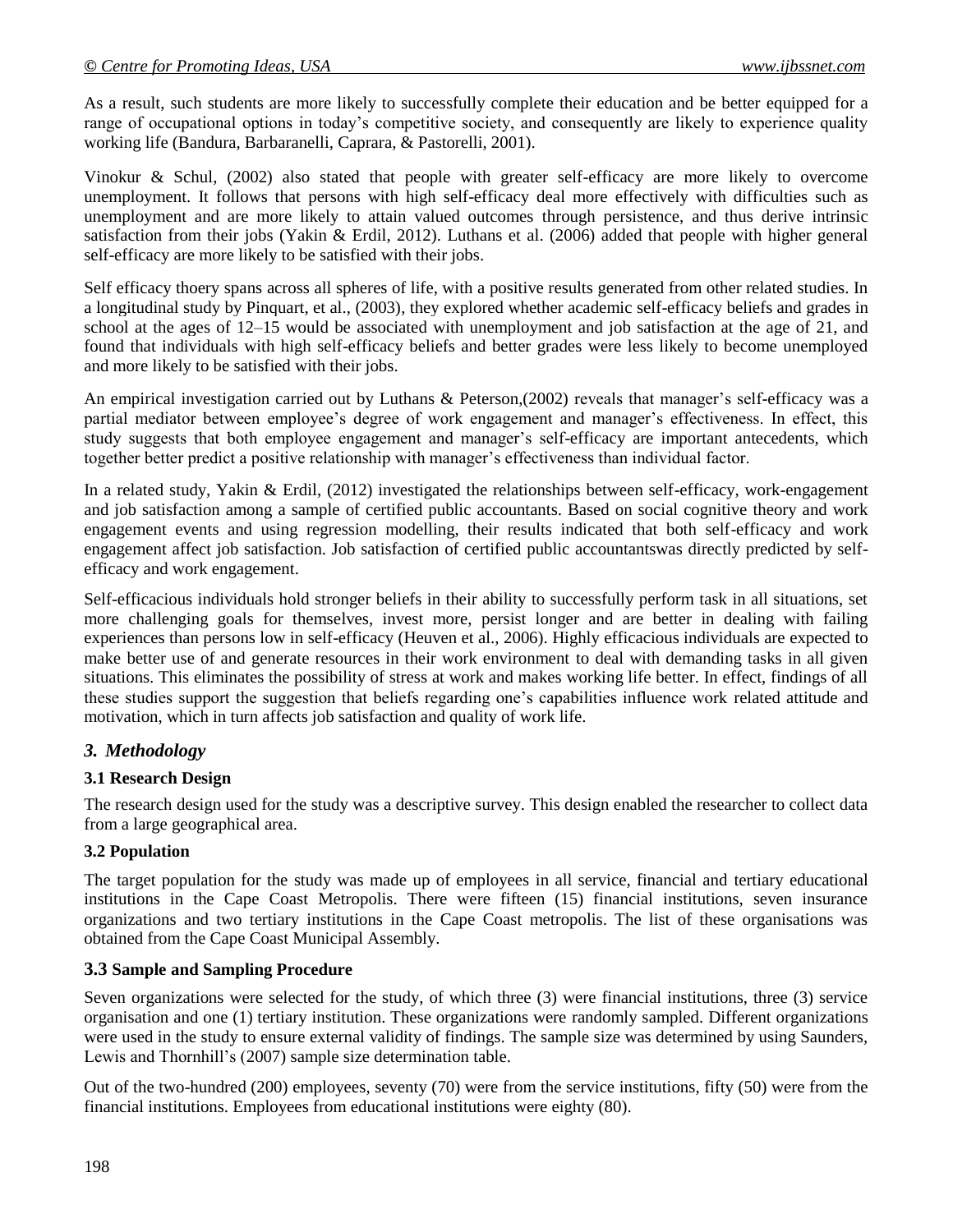#### **3.4 Demographic Data**

The demographic data was made up of the age, sex, educational background, position and tenure of respondents. Below are tables showing their ranges, frequencies and percentages.

| <b>Age Range</b>              |                     | Frequency      | Percent |
|-------------------------------|---------------------|----------------|---------|
|                               | $20 - 30$           | 72             | 54.1    |
|                               | $31 - 40$           | 32             | 24.1    |
|                               | 41and above         | 29             | 21.8    |
|                               | Total               | 133            | 100.0   |
| <b>Sex</b>                    |                     |                |         |
|                               | Male                | 77             | 57.9    |
|                               | Female              | 56             | 42.1    |
|                               | Total               | 133            | 100.0   |
| <b>Educational Background</b> |                     |                |         |
|                               | O/A level           | 10             | 7.5     |
|                               | <b>SSS</b>          | 19             | 14.3    |
|                               | <b>HND</b>          | 26             | 19.5    |
|                               | <b>First Degree</b> | 71             | 53.4    |
|                               | Post graduate       | $\overline{7}$ | 5.3     |
|                               | Total               | 133            | 100.0   |
| <b>Position</b>               |                     |                |         |
|                               | Junior staff        | 73             | 54.9    |
|                               | Senior staff        | 60             | 45.1    |
|                               | Total               | 133            | 100.0   |
| <b>Tenure</b>                 |                     |                |         |
|                               | Less than one year  | 38             | 28.6    |
|                               | 1-3 years           | 33             | 24.8    |
|                               | 4-6 years           | 23             | 17.3    |
|                               | 7-10 years          | 11             | 8.3     |
|                               | 10 years and above  | 28             | 21.1    |
|                               | Total               | 133            | 100.0   |

#### **3.5 Research Instrument**

A set of standardized questionnaire that contained closed ended questions was used for the data collection. This was quite appropriate and suitable for two reasons. In the first place the entire respondents could read and write and could therefore be able to respond to the questionnaire. Secondly they could also use their own time to go through the questionnaire without any undue pressure. There were two sections in all, sections (A and B). Section A comprised of the demographic data. Section B also comprised of the items measuring QWL and Self-Efficacy.

#### **Self-efficacy scale**

The self-efficacy scale developed by Schwarzer and Jerusalem (1995) consisting of ten (10) items was used. The scale was created to assess a general sense of perceived self-efficacy with the aim in mind to predict coping with daily hassles as well as adaptation after experiencing all kinds of stressful life events. The scale had reported reliability coefficients ranged from (.76 to .90), and scored on a 5-point Likert scale from (1) completely disagree to (5) completely agree. An example of an item from the self-efficacy scale was: "I can solve most problems if I invest the necessary effort". All the items in this scale were positively scored.

#### **Leiden Quality of Work-Life Questionnaire (LQWLQ)**

This questionnaire included items on the following work stressors: overload, role ambiguity, responsibility and role conflict, restrict place, lack of decision authority, lack of meaningfulness and job insecurity.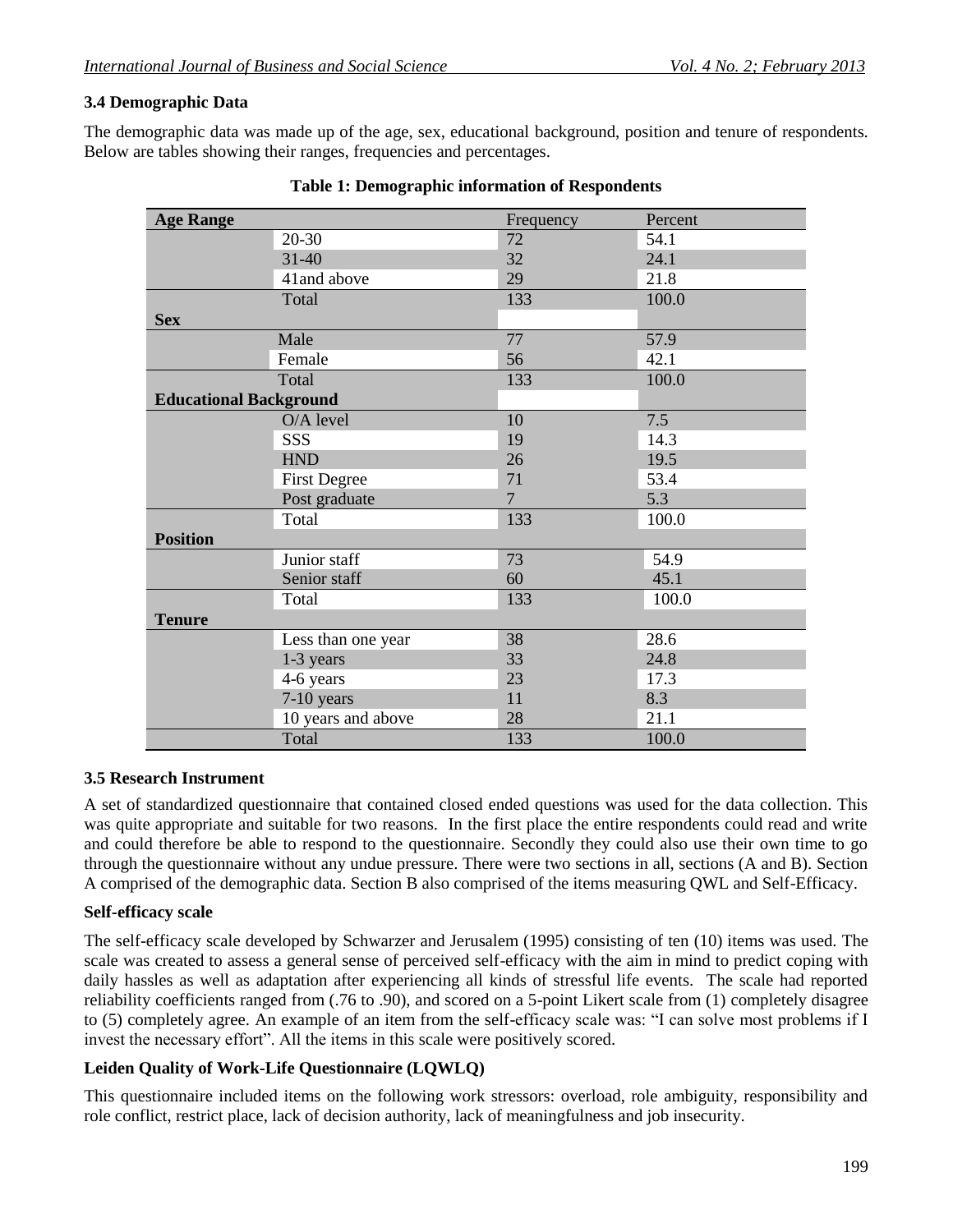This questionnaire was made up of fifty-seven items in all and scored on a 5-point Likert scale from (1) completely disagree to (5) completely agree. An example of an item in the OWL questionnaire was "My job allows me to make decisions on my own".

#### **3.6 Data Collection Procedure**

An introductory letter was issued to the various organizations and institutions for permission to be granted before administration. The questionnaires were distributed to employees in the various organizations personally by the researchers. The researchers explained the items on questionnaire to the respondents. Respondents were assured that information supplied would be treated confidential. An employee from each organisation volunteered to collect all completed questionnaires for the researchers Administration and collection of the questionnaire lasted for approximately one week. Out of the two hundred (200) questionnaires administered, one hundred and fifty (150) representing (75%) were returned. Out of the one hundred and fifty that were returned, seventeen representing (11.33%) were eliminated because most of the items on either section were not completed, remaining 133 (88.67%) for the analysis.

#### **3.7 Data Analysis**

The Statistical Package for Service Solution (SPSS version 19), was used to analyse the data collected. Before the data were analysed, the completed questionnaires were coded by assigning numbers to the various responses. Descriptive statistics, Pearson's correlation and One-Way Analysis of variance (ANOVA) were used to analyse the data using the SPSS for Windows.

#### *4. Results and Discussion*

The first research question: "To what extent does self-efficacy relate to the QWL in an organization?" was answered, using the Pearson's correlation. The results of the analysis are presented in table 2 below.

| <b>Correlations</b>                   |                      |       |       |  |  |  |
|---------------------------------------|----------------------|-------|-------|--|--|--|
| Self-Efficacy<br>Quality of work life |                      |       |       |  |  |  |
|                                       |                      |       |       |  |  |  |
| <b>Pearson Correlation</b>            | Quality of work life | 1.000 | .255  |  |  |  |
|                                       | Self-Efficacy        | .255  | 1.000 |  |  |  |
| Sig. (1-tailed)                       | Quality of work life |       | .002  |  |  |  |
|                                       | Self-Efficacy        | .002  |       |  |  |  |
| N                                     | Quality of work life | 133   | 133   |  |  |  |
|                                       | Self-Efficacy        | 133   | 133   |  |  |  |

**Table 2: Relationship between self-efficacy and QWL**

There was a significant positive correlation between self-efficacy and QWL of employees ( $r = .225$ ,  $p < .002$ ). This suggests that, the higher the self-efficacy of employees, the better their QWL and vice versa. Previous empirical studies suggested that the higher your self- efficacy, the more confidence you have in your ability to succeed in a task. So that in difficult situations, we find that people with low self efficacy are more likely to lessen their effort or give up altogether while those with high self-efficacy will try harder to master the challenge. In addition, individuals high in self efficacy seem to respond to negative feedback with increased effort and motivation, while those low in self efficacy are likely to lessen their effort when given negative feedback (Bandura, 1994).

There is a clear cut relationship between self efficacy and QWL in the sense that, if employees in an organization know that they have the prerequisite skills to, abilities and capabilities of performing certain tasks, and being innovative, it gives them the opportunity to make decisions about their jobs, design their work places and make them know what they need to make products or to deliver services most effectively.

The second research question which sought to find out the current status of employees' self-efficacy and their QWL were also assessed using descriptive statistics. The mean scores and standard deviation are presented in the table below.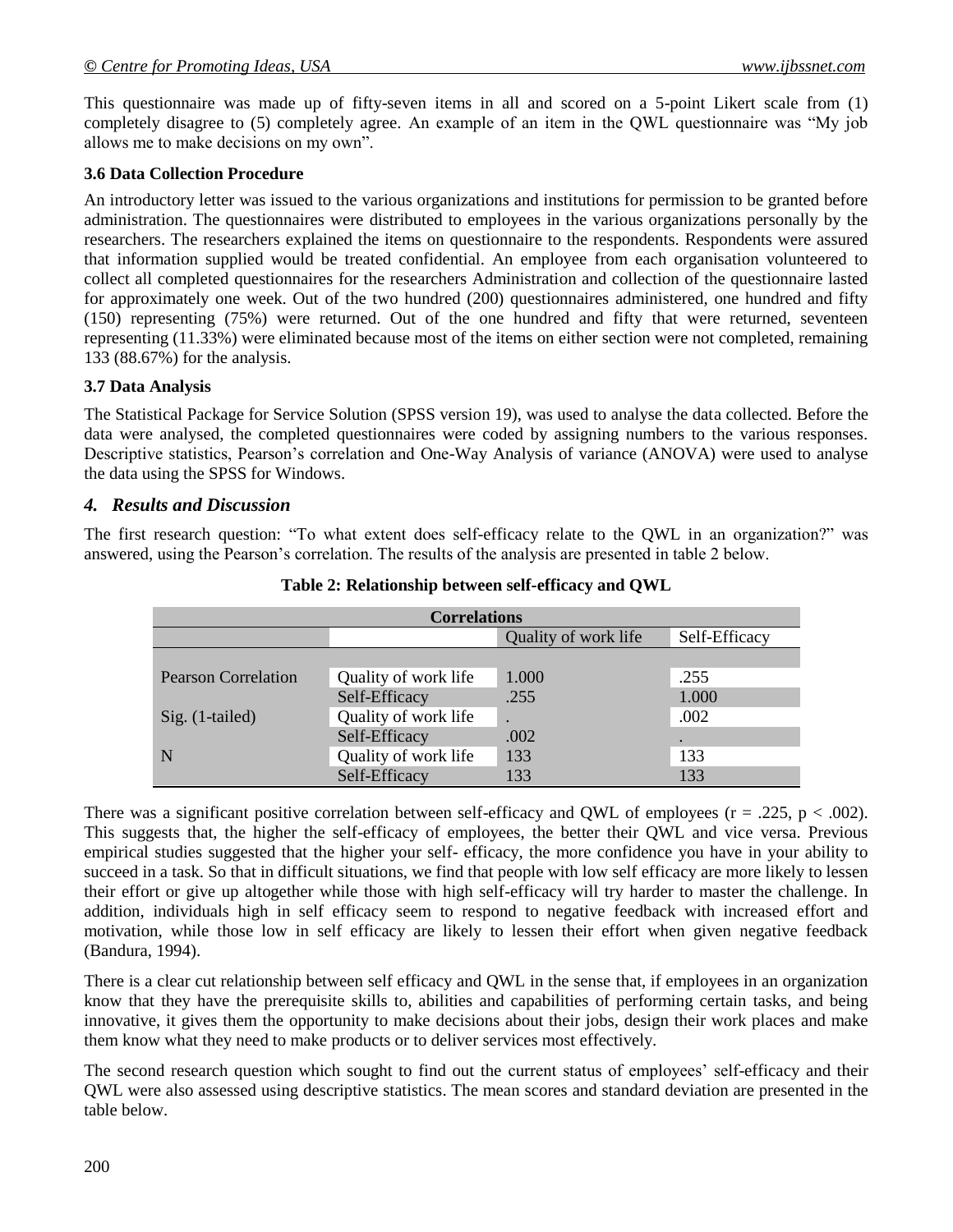| <b>Descriptive Statistics</b> |         |                       |     |  |  |  |  |
|-------------------------------|---------|-----------------------|-----|--|--|--|--|
|                               | Mean    | <b>Std. Deviation</b> | N   |  |  |  |  |
|                               |         |                       |     |  |  |  |  |
| Quality of work life          | 214.47  | 20.64768              | 133 |  |  |  |  |
| Self-Efficacy                 | 38.8045 | 4.57175               | 133 |  |  |  |  |

|  | Table 3: Mean scores and standard deviations of employees' self-efficacy and QWL |  |  |  |  |  |
|--|----------------------------------------------------------------------------------|--|--|--|--|--|
|--|----------------------------------------------------------------------------------|--|--|--|--|--|

The result presented in table 3 shows the results of the mean scores and the standard deviation of the current status of employee's self-efficacy and their QWL. The employees scored mean of (214.47) for QWL and (38.8045) for self-efficacy given a sample size of (133). From the table, the mean score of (214.47) for QWL is far above the mid-point or average score for QWL which was 171 (i.e.  $\frac{285+57}{2}$ ). This suggests that the QWL of employees was good. Again, the midpoint for self-efficacy was 30 (i.e.  $\frac{50+10}{2}$ ), and the mean score from the table was (38.80). This was also above the average of 30, which is an indication that the self-efficacy of the employees was generally good. According to Bandura 1997, Cervone and Scott, 1995, people with a robust perception of their efficacy envision positive futures, experience fewer distressing emotions and are better able to organize the complex cognitive skills required to cope with demanding environment This could possibly be the reason why employees' self-efficacy was high. QWL is also the perceptions of, and attitudes of employees towards work and the total working environment. In other words, a higher QWL could also be as a result of an individual's evaluative reactions to, and satisfaction with, his/her work and the total working environment Nadler and Lawler III (1983).

The third research question was to find out if employees' age and tenure affect their self-efficacy.

| Self-Efficacy |     |         |                       |  |  |
|---------------|-----|---------|-----------------------|--|--|
|               | N   | Mean    | <b>Std. Deviation</b> |  |  |
| $20 - 30$     | 72  | 38.5000 | 4.75009               |  |  |
| $31 - 40$     | 32  | 39.3125 | 4.65200               |  |  |
| 41 and above  | 29  | 39.0000 | 4.09704               |  |  |
| Total         | 133 | 38.8045 | 4.57175               |  |  |

**Table 4: Employees age and self-efficacy (Descriptive)**

| Table 5: ANOVA table for employees' age and self-efficacy |  |  |
|-----------------------------------------------------------|--|--|
|                                                           |  |  |

| <b>ANOVA</b>          |                |                |             |      |      |
|-----------------------|----------------|----------------|-------------|------|------|
| Self-Efficacy         |                |                |             |      |      |
|                       | Sum of Squares | df             | Mean Square |      | Sig. |
| <b>Between Groups</b> | 16.042         | $\overline{2}$ | 8.021       | .380 | .685 |
| <b>Within Groups</b>  | 2742.875       | 130            | 21.099      |      |      |
| Total                 | 2758.917       | 132            |             |      |      |

Employees' age and their self-efficacy as shown in table 4 indicate the means and standard deviations. Though there were differences in the mean, these differences were not wide. An ANOVA analysis of the significance of the mean differences suggested that there was no significant difference between employees' self-efficacy scores in terms of their ages. This implies that the age of an individual does not affect his/her belief about his competency or capability.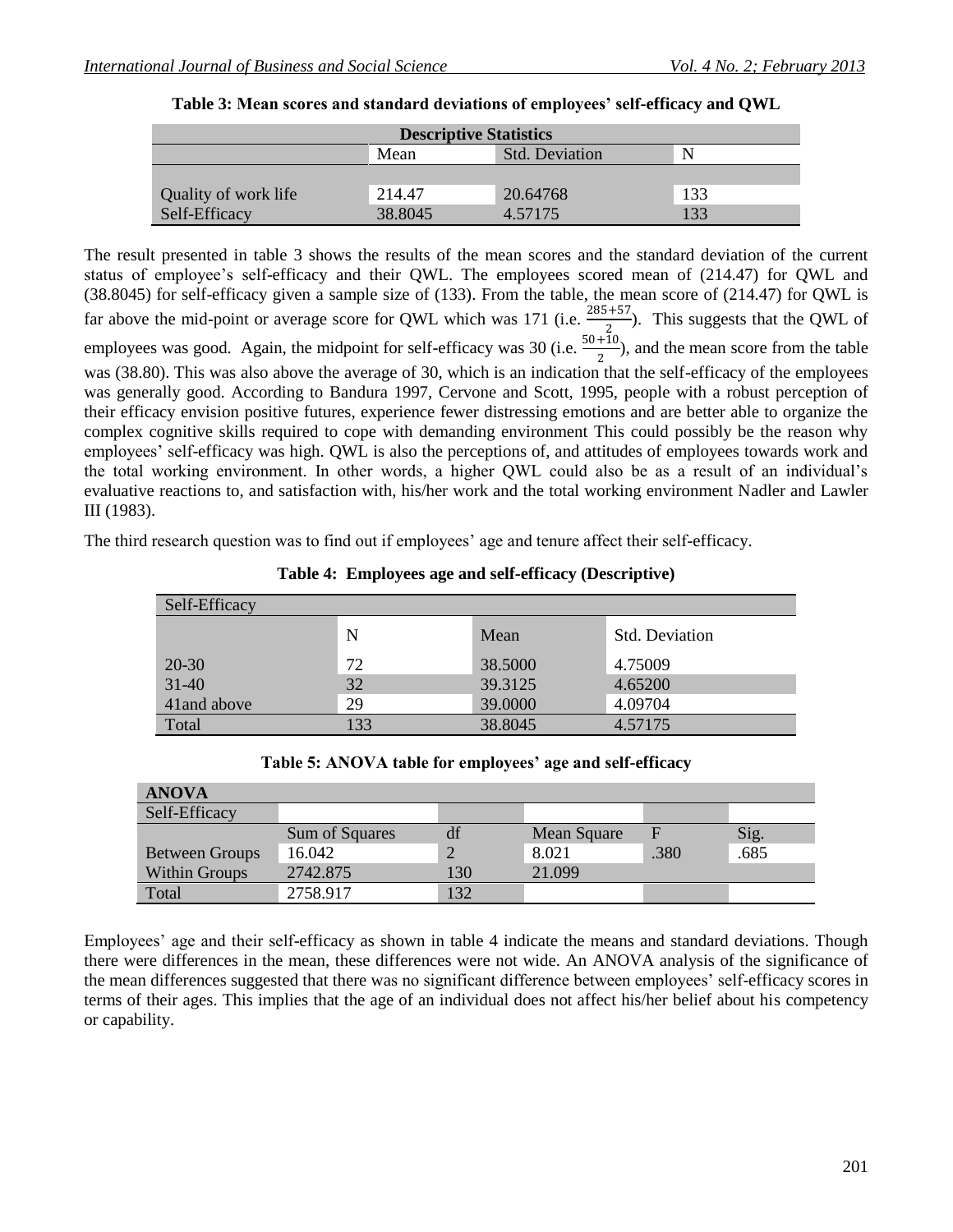|                    | N   | Mean    | <b>Std. Deviation</b> |
|--------------------|-----|---------|-----------------------|
| Self-Efficacy      |     |         |                       |
| Less than one year | 38  | 38.3947 | 5.23780               |
| 1-3 years          | 33  | 39.0303 | 4.73342               |
| 4-6 years          | 23  | 40.0870 | 3.42336               |
| $7-10$ years       | 11  | 37.5455 | 3.85652               |
| 10 years and above | 28  | 38.5357 | 4.53368               |
| Total              | 133 | 38.8045 | 4.57175               |

#### **Table 6: Employees tenure and self-efficacy (Descriptive)**

| Table 7: ANOVA table for employees' tenure and self-efficacy |  |
|--------------------------------------------------------------|--|
|--------------------------------------------------------------|--|

| <b>ANOVA</b>          |                |                |             |      |      |
|-----------------------|----------------|----------------|-------------|------|------|
| Self-Efficacy         |                |                |             |      |      |
|                       | Sum of Squares | df             | Mean Square |      | Sig. |
| <b>Between Groups</b> | 65.351         | $\overline{4}$ | 16.338      | .776 | .543 |
| <b>Within Groups</b>  | 2693.566       | 128            | 21.043      |      |      |
| Total                 | 2758.917       | 132            |             |      |      |

Table 6 indicate the means and standard deviations of employees' tenure in relation to their self-efficacy. Though there are differences in the mean, these differences are not wide. The ANOVA test again showed no significant influence of tenure on employees' QWL. Thus, there were no significant influences of employees' age and tenure on their self-efficacy. This also means that, age and tenure had no influence on their self-efficacy. However, according to Bandura (1992), self-efficacy beliefs begin to form in early childhood as children deal with a wide variety of experiences, tasks, and situations. However, the growth of self-efficacy does not end during youth, but continues to evolve throughout life as people acquire new skills, experiences, and understanding. However, there is a contradiction between the researchers' results on age having an influence on self-efficacy. This contradiction could possibly be as a result of the fact that, the researchers concentration was on the self-efficacy of employees' in some selected organizations whilst, Bandura's self-efficacy concentrated on every individual in all spheres of life.

The Finale research question was to find out how educational level of employees' affects their Quality of work life (QWL).

| Quality of work life |     |        |                       |  |  |  |
|----------------------|-----|--------|-----------------------|--|--|--|
|                      |     |        |                       |  |  |  |
|                      | N   | Mean   | <b>Std. Deviation</b> |  |  |  |
|                      |     |        |                       |  |  |  |
| $O/A$ level          | 10  | 227.10 | 27.51343              |  |  |  |
| <b>SSS</b>           | 19  | 205.37 | 19.31094              |  |  |  |
| <b>HND</b>           | 26  | 208.42 | 17.79027              |  |  |  |
| Degree               | 71  | 216.80 | 19.14204              |  |  |  |
| Post graduate        | ℸ   | 219.86 | 27.32172              |  |  |  |
| Total                | 133 | 214.47 | 20.64768              |  |  |  |

| Table 8: Employees educational level and QWL (Descriptive) |  |  |
|------------------------------------------------------------|--|--|
|------------------------------------------------------------|--|--|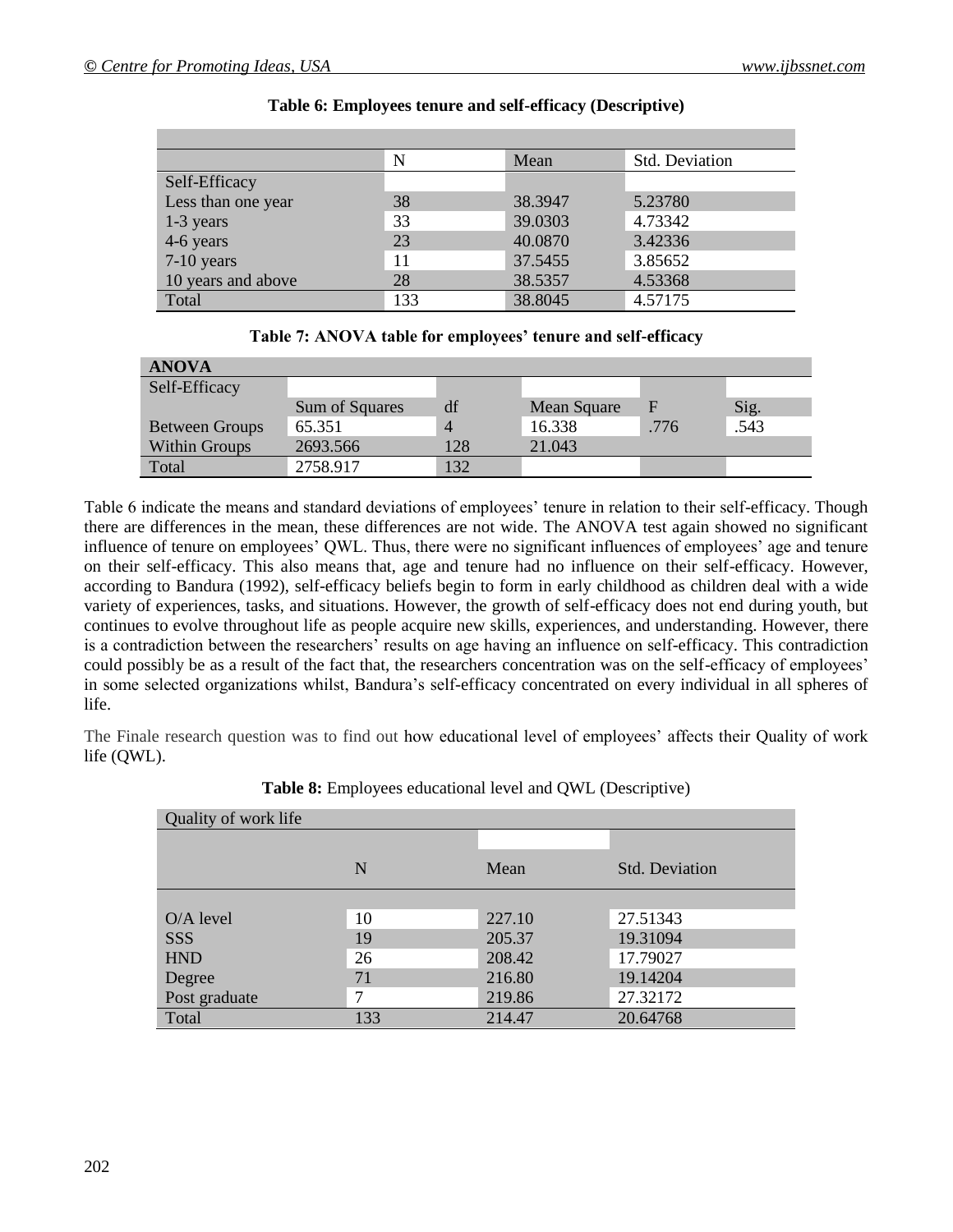| <b>ANOVA</b>          |                |    |     |             |       |      |
|-----------------------|----------------|----|-----|-------------|-------|------|
| Quality of work life  |                |    |     |             |       |      |
|                       | Sum            | οf | df  | Mean Square | F     |      |
|                       | <b>Squares</b> |    |     |             |       | Sig. |
| <b>Between Groups</b> | 4709.334       |    | 4   | 1177.333    | 2.922 | .024 |
| <b>Within Groups</b>  | 51565.764      |    | 128 | 402.858     |       |      |
| Total                 | 56275.098      |    | 132 |             |       |      |

| Table 9: ANOVA table of employees' educational background |  |  |  |  |
|-----------------------------------------------------------|--|--|--|--|
|-----------------------------------------------------------|--|--|--|--|

The results in table 8 indicate the means and standard deviations of employees' educational background. The differences in the various means are quite large, especially with the O/A level. The results in table 9 also show the ANOVA distribution of employees' educational background with a significant level of (.024). This indicates that, there is a significant difference between employees' educational background and their QWL ( $F = 2.92$ , p  $\le$ .024). Following a significant F- ratio, a post hoc multiple comparison (LSD) was conducted. From the Post hoc tests conducted for employees educational background and QWL (refer from appendix), there is an indication that, there is a significant difference between O/A level and SSS ( $p < .006$ ) and O/A level and HND ( $p < .014$ ). The difference between SSS and First Degree was also significant ( $p < .029$ ). Although there was no significant difference between Post Graduate and the other educational levels, on the whole, educational level influences employees QWL. This was emphasized by LooSee Beh (2006), that, in the mid 1990s till today we are faced with challenges of downsizing and corporate restructuring, QWL is re-emerging where employees are seeking out more meaning and where rising educational levels and occupational aspirations in today's slow economic growth and reduced opportunities for advancement. Naturally there are rising concerns for employees attaining a higher educational level which will invariably affect their QWL.

The results clearly indicate that, self-efficacy influence employees' QWL. Age and tenure had no influence on employees' self-efficacy. However, results showed that, educational level had an influence on employees' QWL.

#### *Summary*

With regards to the current status of employees' self-efficacy and their OWL, the results indicate that, employees' self-efficacy and QWL were generally high. This suggests that, self-efficacy really had an influence on employees' QWL and was concluded that, there is a significant positive relationship between self-efficacy and QWL. Therefore, the higher an individuals' self- efficacy, the more confidence one has in his/her ability to succeed in a task. So, in difficult situations, we find that people with low self efficacy are more likely to lessen their effort or give up altogether while those with high self-efficacy would try harder to master the challenge. It was also observed from the study that there was no significant relationship between employees' age, tenure and their self-efficacy. This also meant that, age and tenure had no influence on employees' self-efficacy. However,

the Educational background of employees' had an effect on their QWL.

#### *Conclusion*

Looking at the results obtained from this research, it is obvious that, generally, employees self efficacy and QWL were high. Even though this was so, everyone in an organization especially management, needs to understand the essence of enhancing employees self-efficacy as well as improving their QWL. Individuals in every organization are expected to exhibit certain behaviours that will help the organization to achieve its goals. It is therefore consequential for management to know that, an individual's sense of efficacy has an impact on his/her job performance thereby having an effect on his/her quality of work life. Self efficacy enhances one's capabilities to organize and execute the courses of action required to produce given attainments and to mobilize the motivation, cognitive resources, and courses of action needed to exercise control over events. Such beliefs affect workers goal choice and goal difficulty; have an influence on effort, preservation and resilience in the face of difficulty. QWL includes aspects of work-related life such as wages and hours worked, work environment, benefits and services, career prospects and human relations, which are possibly relevant to worker satisfaction and motivation. The quality of life for the working population has been conceptualized as derived from satisfactions experienced through having a good job and a good life.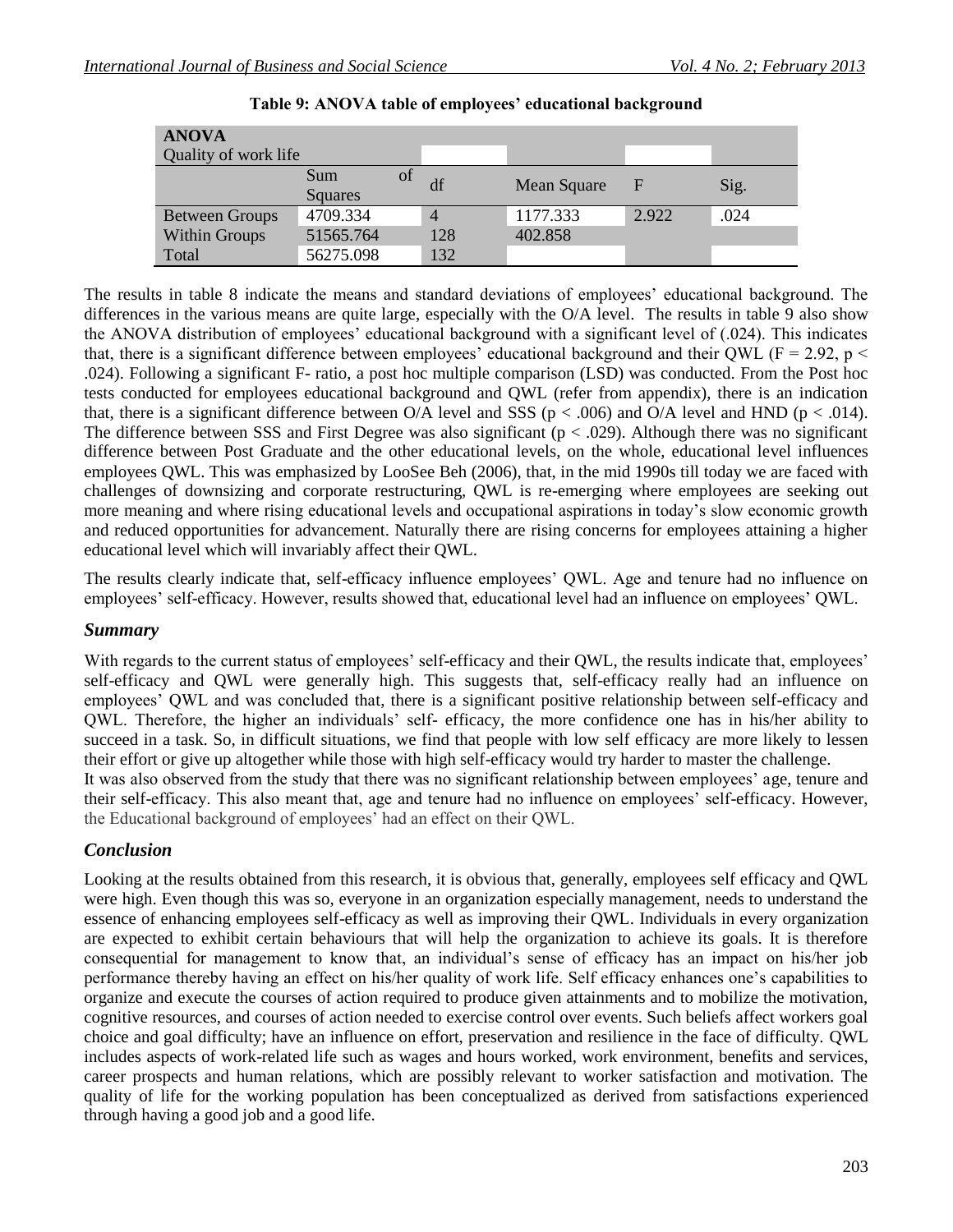#### *Recommendations*

From the study, social persuasion and social modelling can be adopted by organizations to enhance employees' self-efficacy. It is therefore recommended that, managers should encourage employees to believe that, they have the skills and capabilities to succeed. Again, management of organizations should give verbal encouragement to their employees in order to help them overcome self-doubt and instead focus on giving their best effort to the task at hand. This boosts in perceived self-efficacy enables employees' to try hard enough to succeed.

Senior members in organizations are expected to act as models to other workers through their hard work and sustained effort in order to enhance their self-efficacy which will lead to the achievement of organizational goals. This is because seeing people similar to one's self succeed by sustained effort raises their beliefs that they too possess the capabilities to master comparable activities to succeed. To ensure workers' safety and satisfaction, management are encourage to make sure that employees safety and satisfaction receives the necessary attention by providing good working conditions, better wages and salaries, benefits, allowances etc.

It was concluded that educational background had an effect on employees' QWL. Therefore, it is recommended that extensive training programmes should be organized for both workers and managers, to improve their knowledge, skills and abilities which will enhance their quality of work life. In order to achieve the above recommendations, joint worker-management effort should be encouraged for the purpose of identifying problems and opportunities in the work environment, making decisions, and implementing changes. It is also recommended that future researches repeat the study with a larger sample size. Self-efficacy should also be studied on a much wider perspective which boosts the external validity of the study.

## *References*

- Amtmann, D. et al., 2012. University of Washington Self-Efficacy Scale: A New Self-Efficacy Scale for People With Disabilities. *Arch Phys Med Rehabil Vol 93.*
- Bandura, A., Barbarabelli, C., Caprara, G. V., & Pastorelli, C. (2001). Self-efficacy beliefs as shapers of childrens aspirations and career trajectories. Child Development, 72, 187–206
- Bandura, A. (1992) Exercise of personal agency through the self-efficacy mechanisms. In R. Schwarzer (Ed.), *Selfefficacy: Thought control of action.* Washington, DC: Hemisphere.
- Bandura, A. (1994). Self-efficacy. In V. S. Ramachaudran (Ed.), *Encyclopedia of human behavior* (Vol. 4, pp. 71- 81). New York: Academic Press. (Reprinted in H. Friedman [Ed.], *Encyclopedia of mental health*. San Diego: Academic Press, 1998).
- [Bandura, Albert](http://en.wikipedia.org/wiki/Albert_Bandura) (1997), *Self-efficacy: The exercise of control*, New York:Freeman,pp. 604.
- Bandura, Albert (2001), "Social cognitive theory: An agentic perspective", *Annual Review of Psychology* 52: 1–26, doi:10.1146/annurev.psych.52.1.1,PMID 11148297, http://www.des.emory.edu/mfp/Bandura2001ARPr.pdf
- Bandura, A. 1977. Self-efficacy: Toward a unifying theory of behavioral change. Psychological Review,84,191–215
- Bentsen, S. B. et al., 2010. Self-efficacy as a predictor of improvement in health status and overall quality of life in pulmonary rehabilitation—An exploratory study. *Patient Education and Counseling Volume 81,* p. 5–13.
- Carroll, A. et al., 2009. Self-efficacy and academic achievement in Australian high school students: The mediating effects of academic aspirations and delinquency. *Journal of Adolescence,* Volume 32, pp. 797-817.
- Call, K. T., & Mortimer, J. T. (2001). Arenas of comfort in adolescence: A study of adjustment in context. Mahwah, NJ: Erlbaum.
- Cervone, D., & Scott, W. D. (1995). Self-efficacy theory of behavioral change: Foundations, conceptual issues, and therapeutic implications. In W. O'Donohue & L. Krasner (Eds.),
- Theories of behavior therapy: Exploring behavior change (pp. 349-383). Washington, DC: American Psychological Association.
- Cervone D. Thinking about self-efficacy. Behavior Modification 2000;24:30–56
- Cohen & S. Tamiami (Eds.), Liberatory psychiatry: Towards a new psychiatry (pp. 105–130). New York: Cambridge University Press
- Gecas, V. (1989), "The social psychology of self-efficacy", Annual Review of Sociology, Vol. 15, pp. 291-316.
- Heuven, E, Bakker, A. B., Schaufeli, W. B., Huisman, N.,2006, The Role Of Self Efficacy in performing emotion work. *Journal of Vocational Behaviour 69(2), p. 222-235*
- Locke, E.A. Motivational effects of knowledge of results: Knowledge or goal setting? Journal of Applied Psychology,1967,51,324-329
- LooSee, Beh (2006*), Faculty of Economics & Administration,* University of Malaya, 50603 Kuala Lumpur, Malaysia